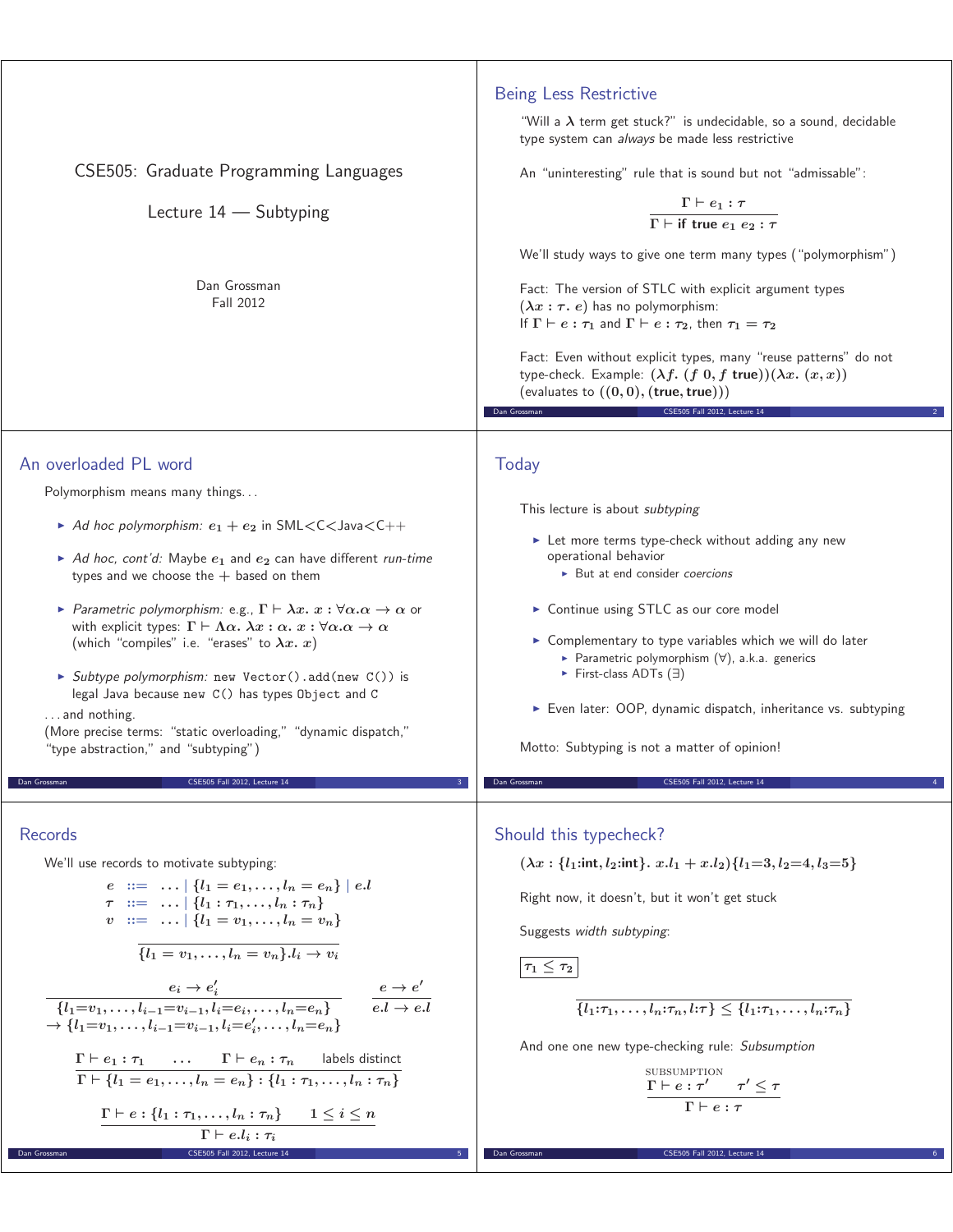

Can use dictionary-passing (look up offset at run-time) and maybe optimize away (some) lookups

Named types can avoid this, but make code less flexible

Dan Grossman CSE505 Fall 2012, Lecture 14

Example: Can't yet use subsumption on a record field's type

Now: This is all much more useful if we extend subtyping so it can

 $\blacktriangleright$  Example: There are no supertypes yet of  $\tau_1 \rightarrow \tau_2$ 

be used on "parts" of larger types:

Dan Grossman CSE505 Fall 2012, Lecture 14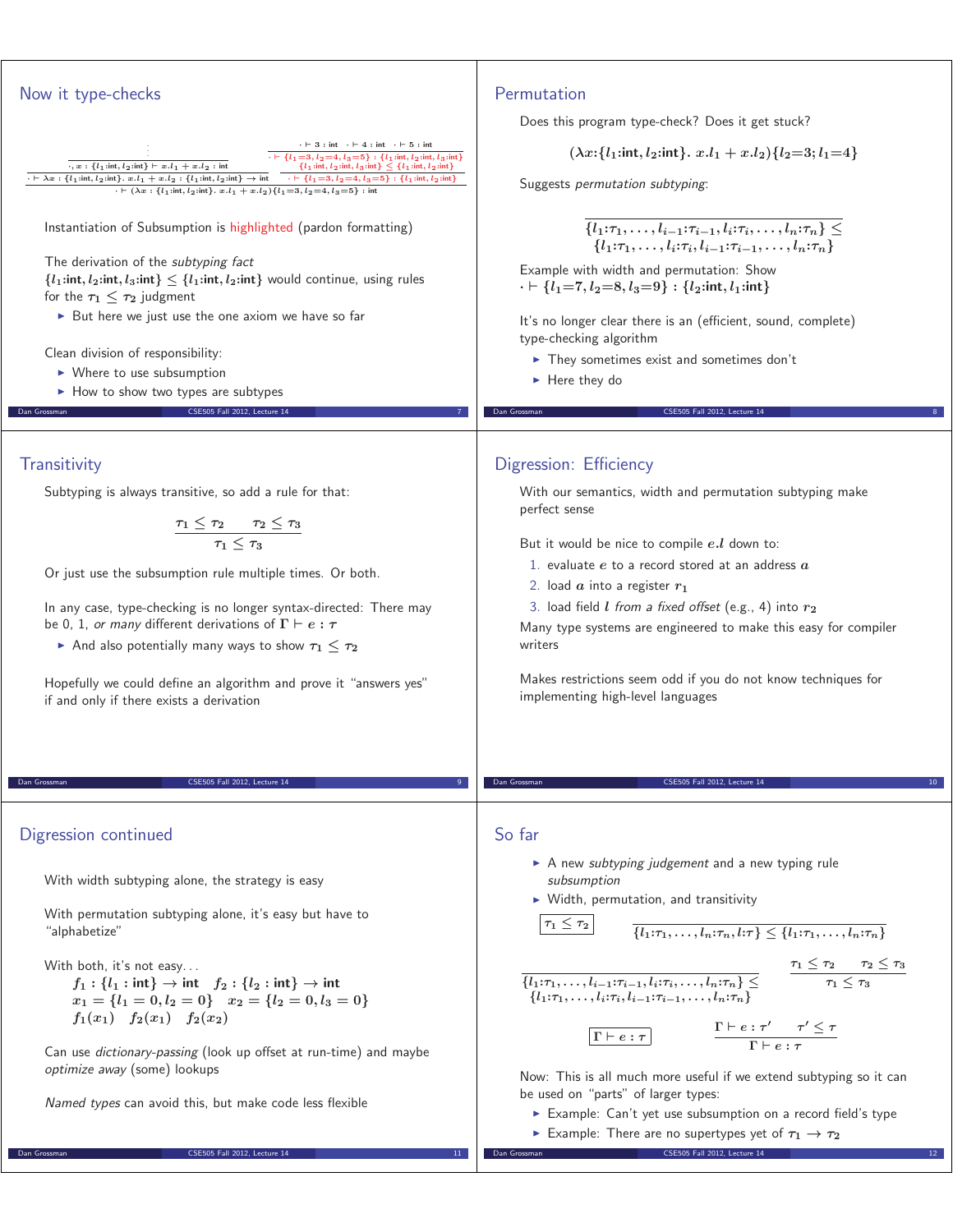### Depth

Does this program type-check? Does it get stuck?

$$
(\lambda x:\{l_1:\{l_3:\text{int}\},l_2:\text{int}\}.\ x.l_1.l_3 + x.l_2)\{l_1 = \{l_3 = 3, l_4 = 9\},l_2 = 4\}
$$

Suggests depth subtyping

 $\tau_i \leq \tau'_i$  $\{l_1:\tau_1,\ldots,l_i:\tau_i,\ldots,l_n:\tau_n\}\leq \{l_1:\tau_1,\ldots,l_i:\tau'_i,\ldots,l_n:\tau_n\}$ 

(With permutation subtyping, can just have depth on left-most field)

Soundness of this rule depends crucially on fields being immutable!

- Depth subtyping is unsound in the presence of mutation
- Trade-off between power (mutation) and sound expressiveness (depth subtyping)

CSE505 Fall 2012, Lecture 14

- Homework 4 explores mutation and subtyping

#### Function subtyping, cont'd

 $\tau_3 \leq \tau_1$  *τ*<sub>2</sub>  $\leq \tau_4$  $\tau_1 \rightarrow \tau_2 \leq \tau_3 \rightarrow \tau_4$ 

Also want: 
$$
\frac{\pi}{\tau} \leq \tau
$$

Example:  $\lambda x : \{l_1 : \text{int}, l_2 : \text{int}\}\. \{l_1 = x.l_2, l_2 = x.l_1\}$ can have type  $\{l_1 : \text{int}, l_2 : \text{int}, l_3 : \text{int}\} \rightarrow \{l_1 : \text{int}\}$ but not  $\{l_1: \text{int}\} \rightarrow \{l_1: \text{int}\}$ 

Jargon: Function types are contravariant in their argument and covariant in their result

- Depth subtyping means immutable records are covariant in their fields

This is unintuitive enough that you, a friend, or a manager, will some day be convinced that functions can be covariant in their arguments. THIS IS ALWAYS WRONG (UNSOUND).

Dan Grossman CSES05 Fall 2012, Lecture 14 15 CSES05 Fall 2012, Lecture 14 15 CSES05 Fall 2012, Lecture 14 15 C

## Maintaining soundness

Our Preservation and Progress Lemmas still "work" in the presence of subsumption

▶ So in theory, any subtyping mistakes would be caught when trying to prove soundness!

In fact, it seems too easy: induction on typing derivations makes the subsumption case easy:

- ► Progress: One new case if typing derivation  $· ⊢ e : τ$  ends with subsumption. Then  $\cdot \vdash e : \tau'$  via a shorter derivation, so by induction a value or takes a step.
- ► Preservation: One new case if typing derivation  $· ⊢ e : τ$  ends with subsumption. Then  $\cdot \vdash e : \tau'$  via a shorter derivation, so by induction if  $e \to e'$  then  $\cdot \vdash e' : \tau'$ . So use subsumption  $\mathbf{r} \cdot \mathbf{r} = \mathbf{r} \cdot \mathbf{r}$  **c**

Dan Grossman CSE505 Fall 2012, Lecture 14 17

Hmm...

# Function subtyping

Given our rich subtyping on records (and/or other primitives), how do we extend it to other types, notably *τ***<sup>1</sup>** *→ τ***2**?

For example, we'd like  $int \rightarrow \{l_1 : int, l_2 : int\} \le int \rightarrow \{l_1 : int\}$ so we can pass a function of the subtype somewhere expecting a function of the supertype

$$
\frac{??"}{\tau_1 \to \tau_2 \leq \tau_3 \to \tau_4}
$$

For a function to have type  $\tau_3 \rightarrow \tau_4$  it must return something of type *τ***<sup>4</sup>** (including subtypes) whenever given something of type *τ***<sup>3</sup>** (including subtypes). A function assuming less than *τ***<sup>3</sup>** will do, but not one assuming more. A function returning more than  $\tau_4$  but not one returning less.

Dan Grossman CSE505 Fall 2012, Lecture 14 14

#### Summary of subtyping rules

$$
\frac{\tau_1 \leq \tau_2 \quad \tau_2 \leq \tau_3}{\tau_1 \leq \tau_3} \qquad \qquad \overline{\tau \leq \tau}
$$
\n
$$
\frac{\{l_1:\tau_1,\ldots,l_n:\tau_n,l:\tau\} \leq \{l_1:\tau_1,\ldots,l_n:\tau_n\}}{\{l_1:\tau_1,\ldots,l_{i-1}:\tau_{i-1},l_i:\tau_i,\ldots,l_n:\tau_n\} \leq}
$$
\n
$$
\frac{\tau_i \leq \tau_i'}{\{l_1:\tau_1,\ldots,l_i:\tau_i,\ldots,l_n:\tau_n\} \leq \{l_1:\tau_1,\ldots,l_i:\tau_i',\ldots,l_n:\tau_n\}}
$$
\n
$$
\frac{\tau_3 \leq \tau_1 \quad \tau_2 \leq \tau_4}{\tau_1 \to \tau_2 \leq \tau_3 \to \tau_4}
$$

Notes:

- As always, elegantly handles arbitrarily large syntax (types)
- ► For other types, e.g., sums or pairs, would have more rules, deciding carefully about co/contravariance of each position CSE505 Fall 2012, Lecture 14

Ah, Canonical Forms

That's because Canonical Forms is where the action is:

- $\triangleright$  If  $\cdot \vdash v : \{l_1:\tau_1,\ldots,l_n:\tau_n\}$ , then  $v$  is a record with fields  $l_1, \ldots, l_n$
- $\blacktriangleright$  If  $\cdot \vdash v : \tau_1 \rightarrow \tau_2$ , then *v* is a function

We need these for the "interesting" cases of Progress

Now have to use induction on the typing derivation (may end with many subsumptions) and induction on the subtyping derivation (e.g., "going up the derivation" only adds fields)

- Canonical Forms is typically trivial without subtyping; now it requires some work

Note: Without subtyping, Preservation is a little "cleaner" via induction on  $e \rightarrow e'$ , but with subtyping it's *much* cleaner via induction on the typing derivation

CSE505 Fall 2012, Lecture 14

► That's why we did it that way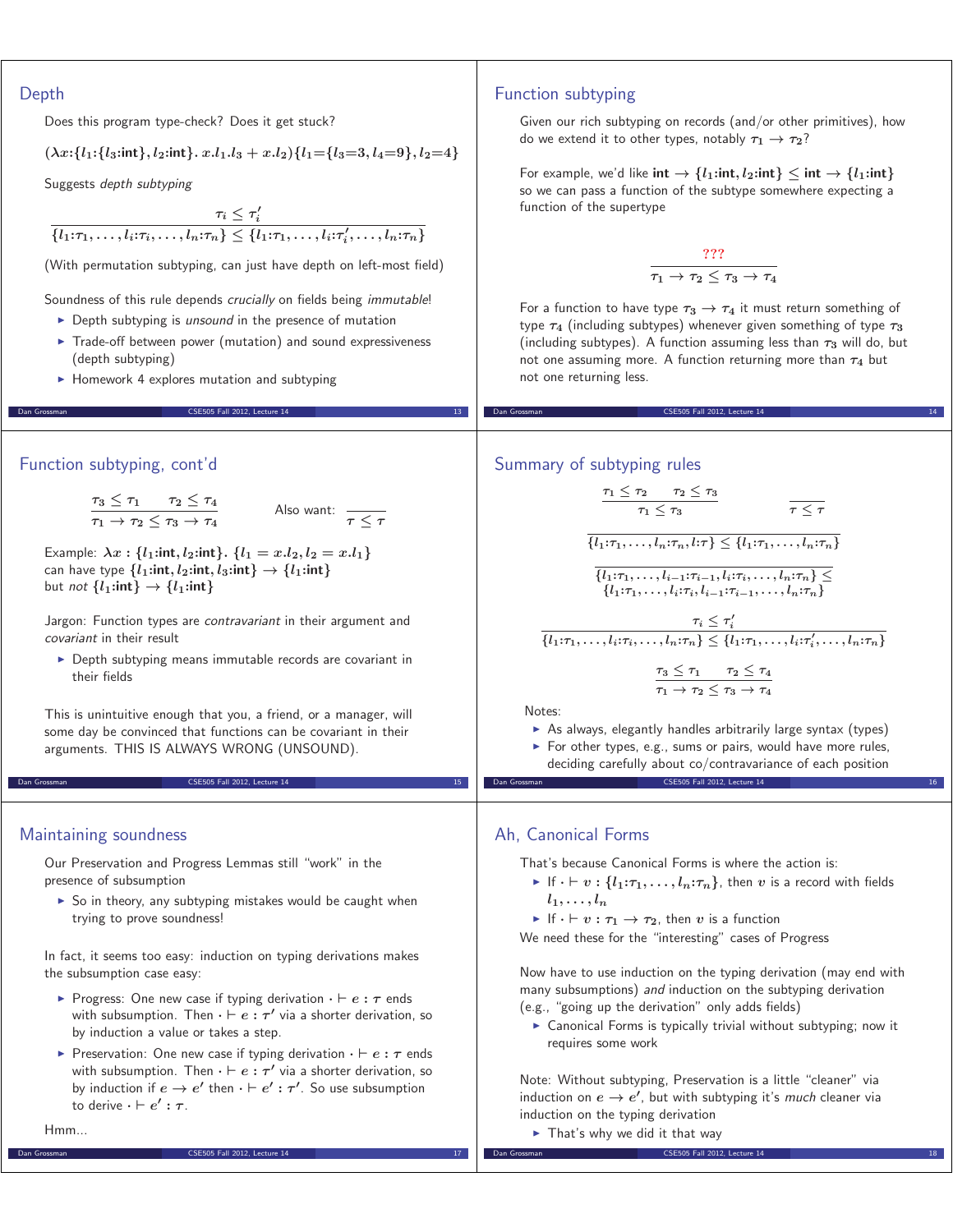| A matter of opinion?                                                                                                                                                                                                                                                                                                                                                                                                                                                                                                               | <b>Erasure</b>                                                                                                                                                                                                                                                                                                                                                                                                                                                                                                                                                                                                                                                              |
|------------------------------------------------------------------------------------------------------------------------------------------------------------------------------------------------------------------------------------------------------------------------------------------------------------------------------------------------------------------------------------------------------------------------------------------------------------------------------------------------------------------------------------|-----------------------------------------------------------------------------------------------------------------------------------------------------------------------------------------------------------------------------------------------------------------------------------------------------------------------------------------------------------------------------------------------------------------------------------------------------------------------------------------------------------------------------------------------------------------------------------------------------------------------------------------------------------------------------|
| If subsumption makes well-typed terms get stuck, it is wrong                                                                                                                                                                                                                                                                                                                                                                                                                                                                       | A program type-checks or does not. If it does, it evaluates just like                                                                                                                                                                                                                                                                                                                                                                                                                                                                                                                                                                                                       |
| We might allow less subsumption (e.g., for efficiency), but we shall                                                                                                                                                                                                                                                                                                                                                                                                                                                               | in the untyped $\lambda$ -calculus. More formally, we have:                                                                                                                                                                                                                                                                                                                                                                                                                                                                                                                                                                                                                 |
| not allow more than is sound                                                                                                                                                                                                                                                                                                                                                                                                                                                                                                       | 1. Our language with types (e.g., $\lambda x : \tau$ . e, $A_{\tau_1+\tau_2}(e)$ , etc.)                                                                                                                                                                                                                                                                                                                                                                                                                                                                                                                                                                                    |
| But we have been discussing "subset semantics" in which $e : \tau$                                                                                                                                                                                                                                                                                                                                                                                                                                                                 | and a semantics                                                                                                                                                                                                                                                                                                                                                                                                                                                                                                                                                                                                                                                             |
| and $\tau \leq \tau'$ means e is a $\tau'$                                                                                                                                                                                                                                                                                                                                                                                                                                                                                         | 2. Our language without types (e.g., $\lambda x$ . e, $A(e)$ , etc.) and a                                                                                                                                                                                                                                                                                                                                                                                                                                                                                                                                                                                                  |
| There are "fewer" values of type $\tau$ than of type $\tau'$ , but not                                                                                                                                                                                                                                                                                                                                                                                                                                                             | different (but very similar) semantics                                                                                                                                                                                                                                                                                                                                                                                                                                                                                                                                                                                                                                      |
| really                                                                                                                                                                                                                                                                                                                                                                                                                                                                                                                             | 3. An erasure metafunction from first language to second                                                                                                                                                                                                                                                                                                                                                                                                                                                                                                                                                                                                                    |
| Very tempting to go beyond this, but you must be very careful                                                                                                                                                                                                                                                                                                                                                                                                                                                                      | 4. An equivalence theorem: Erasure commutes with evaluation                                                                                                                                                                                                                                                                                                                                                                                                                                                                                                                                                                                                                 |
| But first we need to emphasize a really nice property of our current                                                                                                                                                                                                                                                                                                                                                                                                                                                               | This useful (for reasoning and efficiency) fact will be less obvious                                                                                                                                                                                                                                                                                                                                                                                                                                                                                                                                                                                                        |
| setup: Types never affect run-time behavior                                                                                                                                                                                                                                                                                                                                                                                                                                                                                        | (but true) with parametric polymorphism                                                                                                                                                                                                                                                                                                                                                                                                                                                                                                                                                                                                                                     |
| CSE505 Fall 2012, Lecture 14                                                                                                                                                                                                                                                                                                                                                                                                                                                                                                       | Dan Grossman                                                                                                                                                                                                                                                                                                                                                                                                                                                                                                                                                                                                                                                                |
| Dan Grossman                                                                                                                                                                                                                                                                                                                                                                                                                                                                                                                       | CSE505 Fall 2012, Lecture 14                                                                                                                                                                                                                                                                                                                                                                                                                                                                                                                                                                                                                                                |
| <b>Coercion Semantics</b><br>Wouldn't it be great if<br>$\blacktriangleright$ int $\leq$ float<br>$\blacktriangleright$ int $\leq \{l_1:\text{int}\}$<br>$\blacktriangleright \tau \leq$ string<br>• we could "overload the cast operator"<br>For these proposed $\tau \leq \tau'$ relationships, we need a run-time<br>action to turn a $\tau$ into a $\tau'$<br>$\triangleright$ Called a coercion<br>Could use float_of_int and similar but programmers whine<br>about it<br>CSE505 Fall 2012, Lecture 14<br>Dan Grossman<br>21 | <b>Implementing Coercions</b><br>If coercion C (e.g., float_of_int) "witnesses" $\tau \leq \tau'$ (e.g.,<br>int $\leq$ float), then we insert C where $\tau$ is subsumed to $\tau'$<br>So translation to the untyped language depends on where<br>subsumption is used. So it's from typing derivations to programs.<br>But typing derivations aren't unique: uh-oh<br>Example 1:<br>Suppose int $\leq$ float and $\tau \leq$ string<br>Consider $\cdot \vdash \text{print\_string}(34)$ : unit<br>Example 2:<br>Suppose int $\leq \{l_1$ :int }<br>• Consider $34 == 34$ , where $==$ is equality on ints or pointers<br>CSE505 Fall 2012, Lecture 14<br>Dan Grossman<br>22 |
| Coherence<br>Coercions need to be coherent, meaning they don't have these<br>problems<br>More formally, programs are deterministic even though type<br>checking is not-any typing derivation for $e$ translates to an<br>equivalent program<br>Alternately, can make (complicated) rules about where<br>subsumption occurs and which subtyping rules take precedence<br>• Hard to understand, remember, implement correctly<br>It's a mess                                                                                         | $C++$<br>Semi-Example: Multiple inheritance a la $C++$<br>class $C2$ {};<br>class $C3$ $\{\}$ ;<br>class C1 : public C2, public C3 {};<br>class D {<br>public: int f(class C2) { return 0; }<br>int $f$ (class C3) { return 1; }<br>$\}$ ;<br>int main() { return $D(.) . f(C1())$ ; }<br>Note: A compile-time error "ambiguous call"<br>Note: Same in Java with interfaces ("reference is ambiguous")                                                                                                                                                                                                                                                                      |

Dan Grossman CSE505 Fall 2012, Lecture 14 23